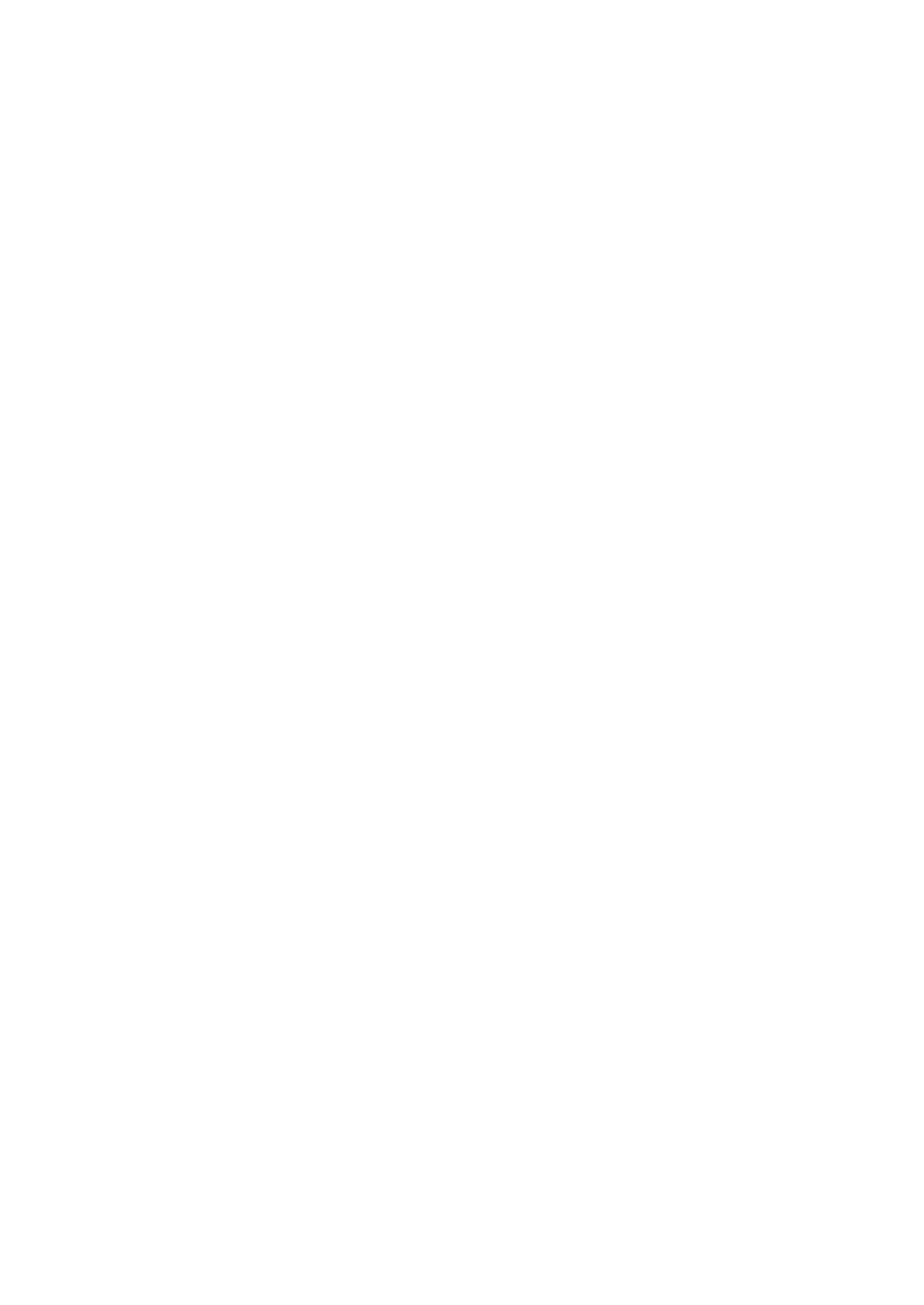

## **THERAPEUTIC GOODS REGULATIONS 2011**

## **Arrangement of Regulations**

## **Regulation**

| $\mathbf{1}$   |  |
|----------------|--|
| $\overline{2}$ |  |
| 3              |  |
| $\overline{4}$ |  |
| 5              |  |
| 6              |  |
| $\overline{7}$ |  |
| 8              |  |
| 9              |  |
| 10             |  |
| 11             |  |
|                |  |

| 8  |
|----|
| 8  |
| 8  |
| 9  |
| 9  |
| 10 |
| 10 |
| 11 |
|    |
|    |

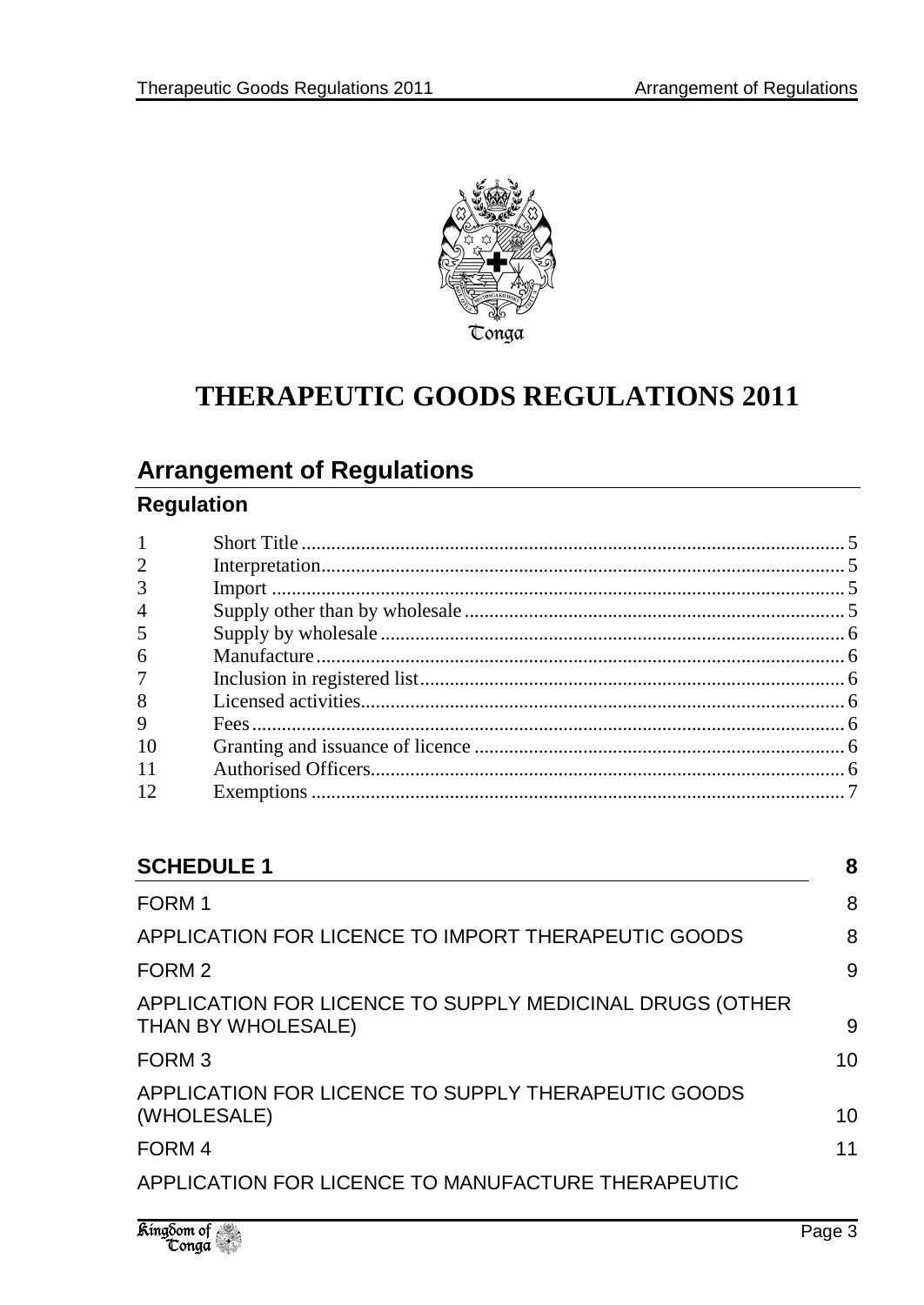| GOODS                                                                         | 11                |
|-------------------------------------------------------------------------------|-------------------|
| FORM 5                                                                        | 12                |
| APPLICATION FOR INCLUSION OF MEDICINAL DRUGS IN THE<br><b>REGISTERED LIST</b> | $12 \overline{ }$ |
| <b>SCHEDULE 2</b>                                                             | 13                |
| <b>FEES</b>                                                                   | 13                |
| <b>SCHEDULE 3</b>                                                             | 14                |
| <b>LICENCE</b>                                                                | 14                |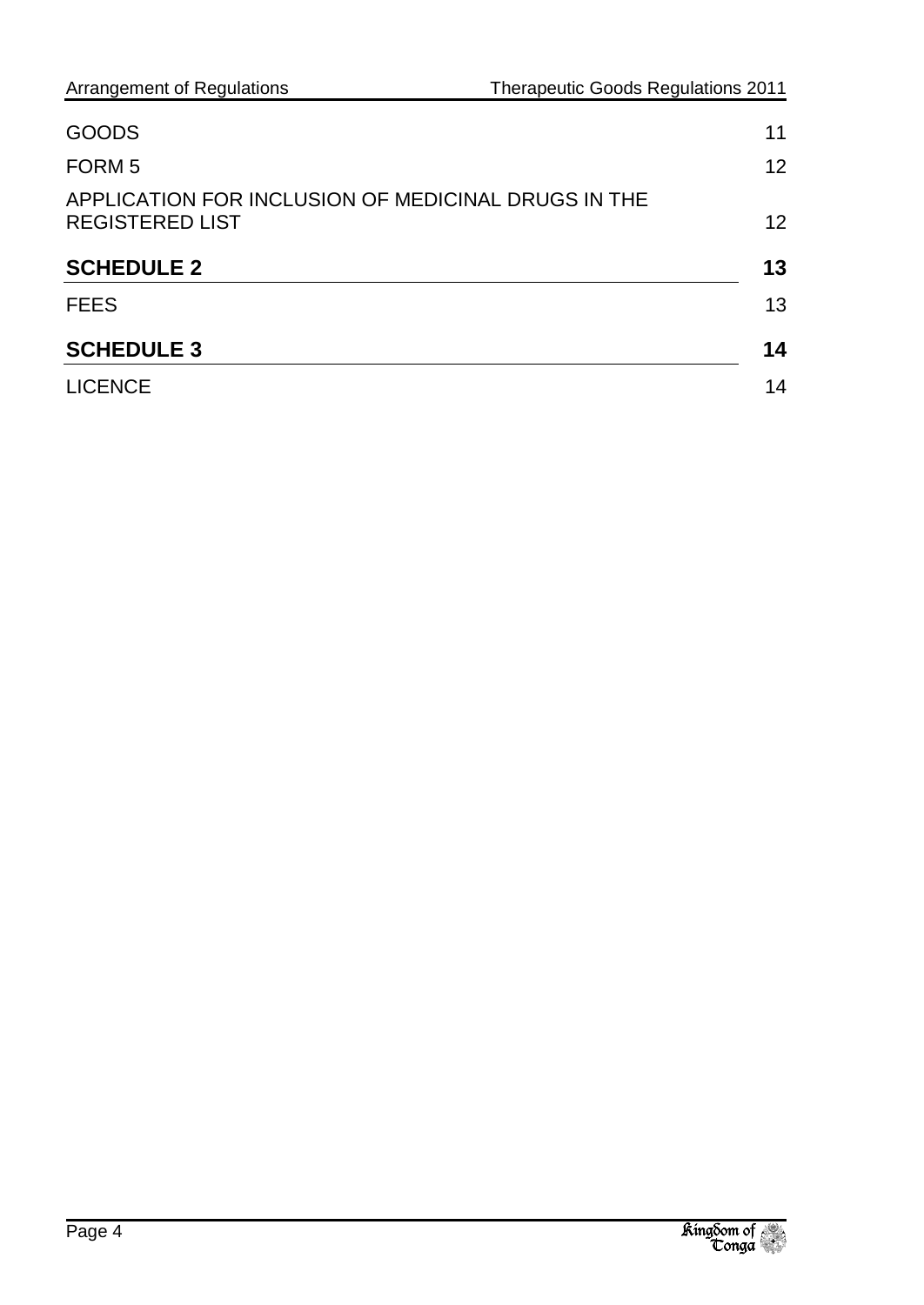

## **THERAPEUTIC GOODS REGULATIONS 2011**

## **THERAPEUTIC GOODS ACT 2001**

*IN EXERCISE of the powers conferred by section 35 of the Therapeutic Goods Act 2001, the Minister of Health with the consent of Cabinet makes the following Regulations -* 

*\_\_\_\_\_\_\_\_\_\_\_\_\_\_\_\_\_\_\_\_\_\_\_\_\_\_\_\_\_\_\_\_\_\_\_\_\_\_\_\_\_\_\_\_\_\_\_\_\_\_\_\_\_\_\_\_\_\_\_\_\_\_\_\_\_\_\_\_* 

#### **1 Short Title**

These Regulations may be cited as the Therapeutic Goods Regulations 2011.

#### **2 Interpretation**

In these Regulations, unless the context otherwise requires –

"**Act**" means the Therapeutic Goods Act 2001;

"**Ministry**" means the Ministry of Health; and

"**Secretary**" means the secretary to the National Drugs and Medical Supplies Committee established under the Act.

#### **3 Import**

An application for a licence to import therapeutic goods shall be –

- (a) made in Form 1 of Schedule 1; and
- (b) accompanied by the prescribed fees.

#### **4 Supply other than by wholesale**

An application for a licence to supply medicinal drugs other than by wholesale shall  $be -$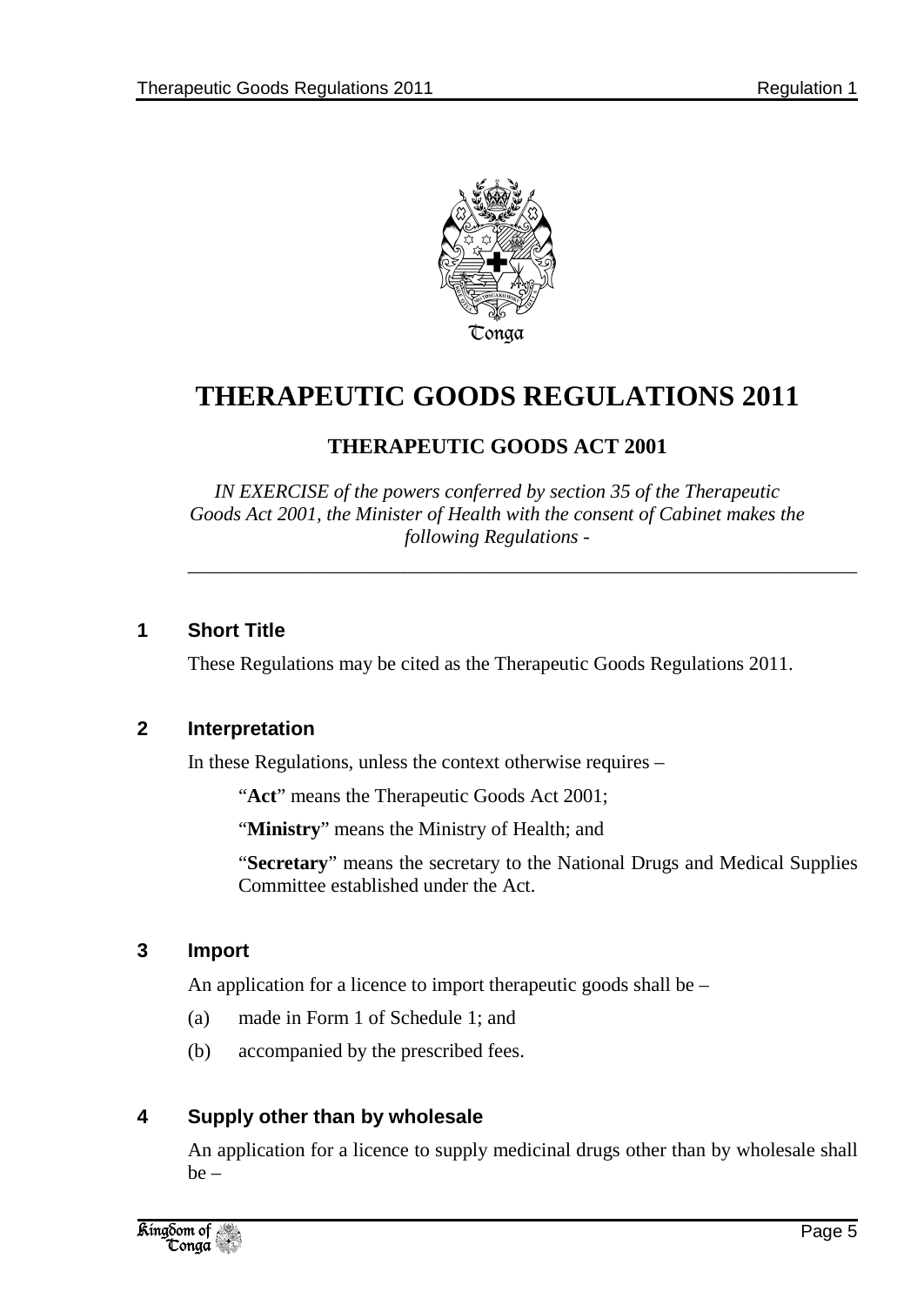- (a) made in Form 2 of Schedule 1; and
- (b) accompanied by the prescribed fee.

## **5 Supply by wholesale**

An application for a licence to supply therapeutic goods by wholesale shall be –

- (a) made in Form 3 of Schedule 1; and
- (b) accompanied by the prescribed fee.

## **6 Manufacture**

An application for a licence to manufacture therapeutic goods shall be –

- (a) made in Form 4 of Schedule 1; and
- (b) accompanied by the prescribed fee.

## **7 Inclusion in registered list**

An application for inclusion of a medicinal drug in the registered list shall be –

- (a) made in Form 5 of Schedule 1; and
- (b) accompanied by the prescribed fee.

## **8 Licensed activities**

A licence may authorise one or more of the activities provided in regulations 3, 4, 5, or 6, provided that the prescribed fee shall be paid for each activity.

## **9 Fees**

For the purposes of the Act and these Regulations the fees shall be those prescribed in Schedule 2.

## **10 Granting and issuance of licence**

For the purposes of the Act and these Regulations a licence shall be granted and issued in the form prescribed in Schedule 3, upon payment of the prescribed fee.

## **11 Authorised Officers**

(1) The Secretary shall provide an authorised officer with an identity document that verifies his designation.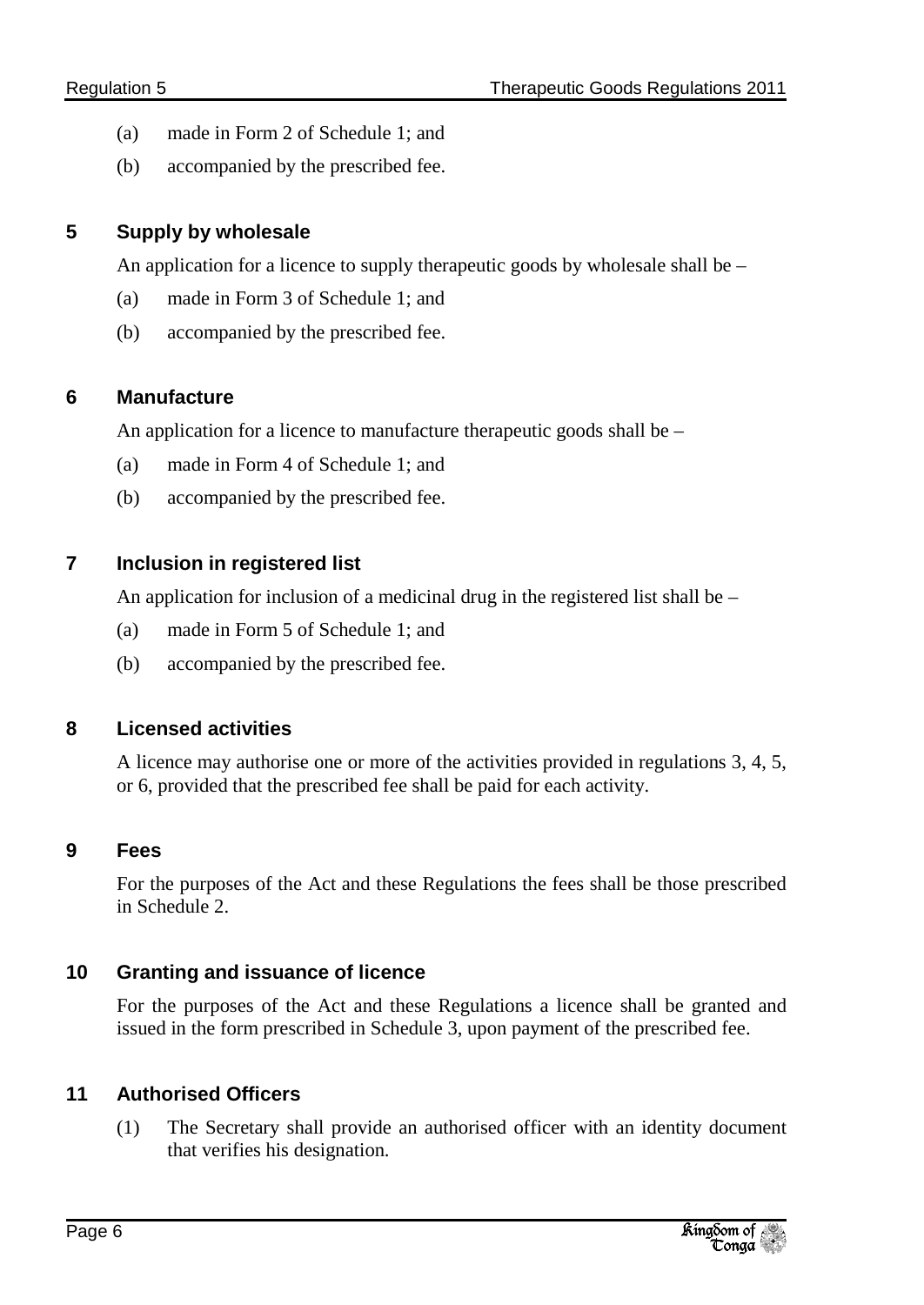(2) An authorised officer shall return the identity document to the Secretary where he is no longer acting as an authorised officer.

#### **12 Exemptions**

Pursuant to section 35(c) of the Act, traditional Tongan healers are exempted from the provisions of the Act and these Regulations, where they supply traditional herbal materials of local origin that are not processed beyond either drying or simple extraction and that do not fall into the classes of medicinal drugs in the registered list.

Made at Nuku'alofa this  $8<sup>th</sup>$  day of June 2011.

 Hon. 'Uliti Uata  **Minister of Health**

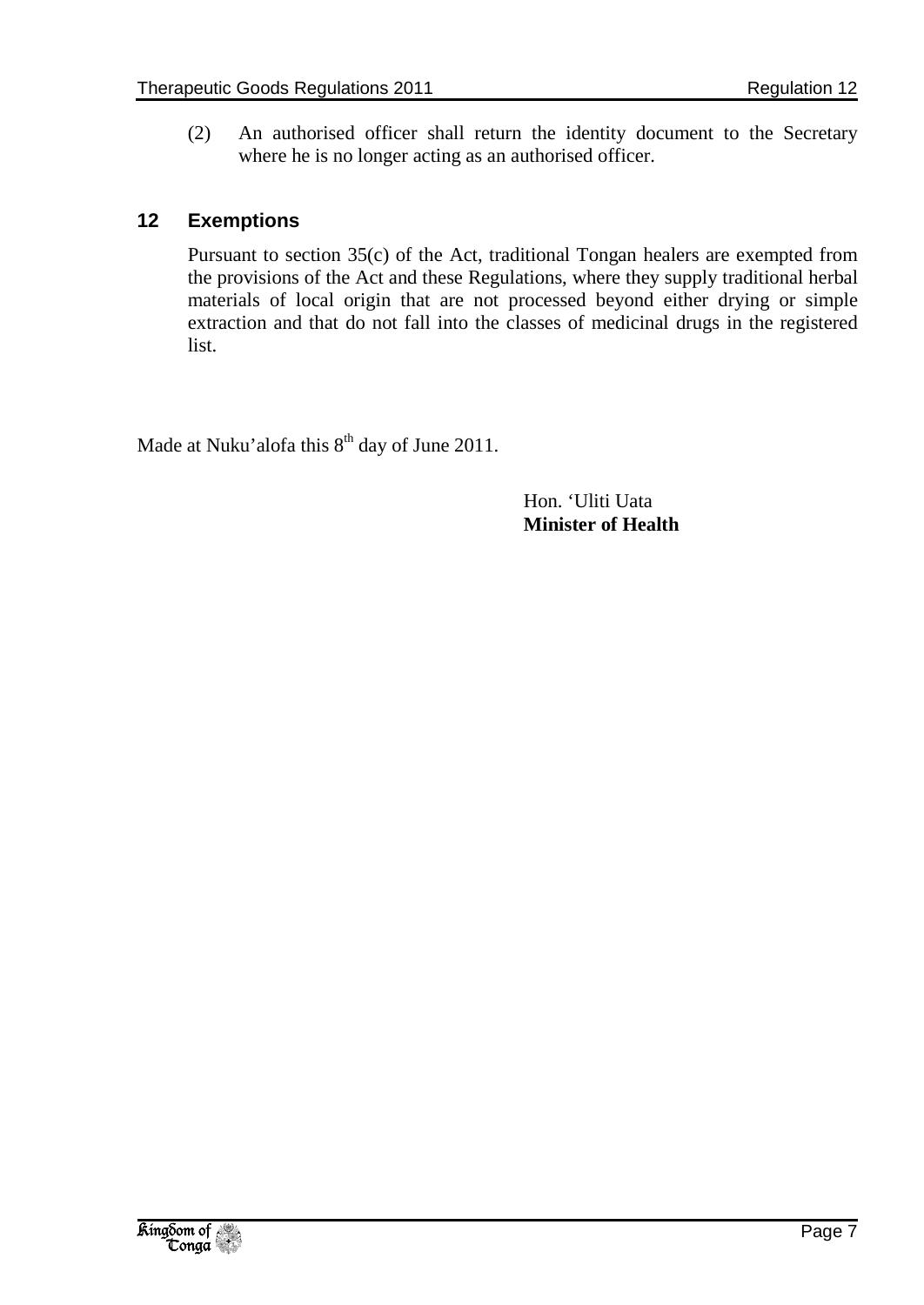#### **SCHEDULE 1**

#### **FORM 1**

#### (Regulation 3)

#### **APPLICATION FOR LICENCE TO IMPORT THERAPEUTIC GOODS**

Name of applicant:

Applicants Qualification:

Applicant's business address:

Applicant's postal address:

Classes of medicinal drugs for which a licence is sought:

(pursuant to section 5(2) of the Act)

Names and addresses of premises at which the therapeutic goods may be stored at any stage,

including point(s) of sale:

| Name | Address |
|------|---------|
|      |         |
|      |         |

#### **Declaration:**

I declare that the above is a complete list of premises at which goods subject to import under this licence may be stored before they are disposed of by this applicant, and that each of these premises is available for inspection by an authorised officer. Access to any of these premises pursuant to the Act may be obtained by contacting the person whose signature appears below.

Signature of applicant:

(Where the applicant is a company - a Director or the Secretary)

Signatory's position in company:

Date of signature:

Contact details for the signatory:

Tel No:

Fax No:

Email:

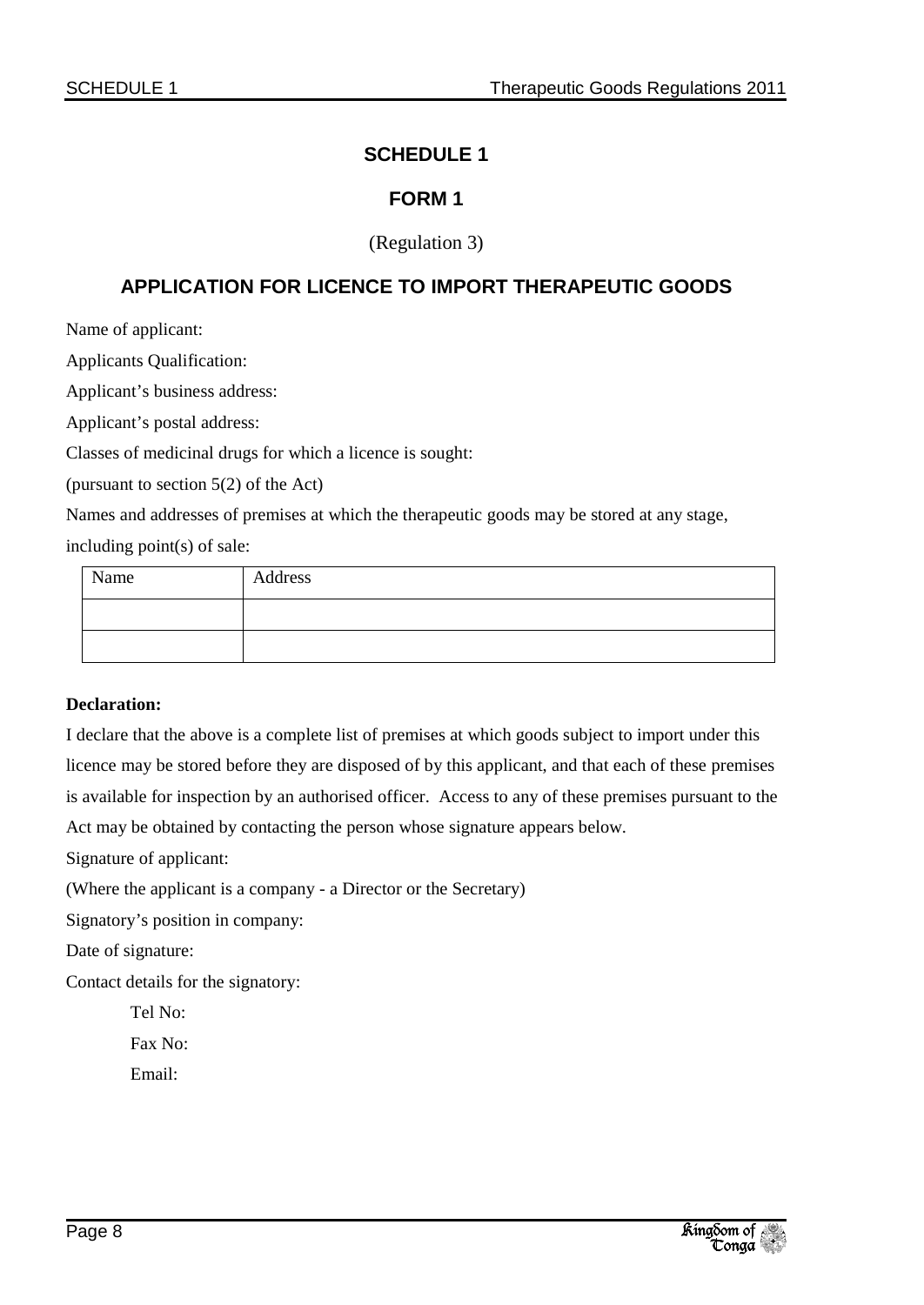(Regulation 4)

#### **APPLICATION FOR LICENCE TO SUPPLY MEDICINAL DRUGS (OTHER THAN BY WHOLESALE)**

Name of applicant:

Applicants Qualification:

Applicant's business address:

Applicant's postal address:

Classes of medicinal drugs for which a licence is sought:

(pursuant to section 5(2) of the Act)

Is the applicant a pharmacist, veterinary practitioner or retailer?

(If yes, specify which.)

Names and addresses of premises at which the drugs may be stored at any stage, including the point(s) of sale by this applicant:

(Attach extra pages if necessary)

| Name | Address |
|------|---------|
|      |         |
|      |         |

#### **Declaration:**

I declare that the above is a complete list of premises at which drugs subject to wholesale under this licence may be stored before they are disposed of by this applicant, and that each of these premises is available for inspection by an authorised officer. Access to any of these premises pursuant to the Act may be obtained by contacting the person whose signature appears below.

Signature of applicant:

(Where the applicant is a company - a Director or the Secretary )

Signatory's position in company:

Date of signature:

Contact details for the signatory:

Tel No: Fax No: Email:

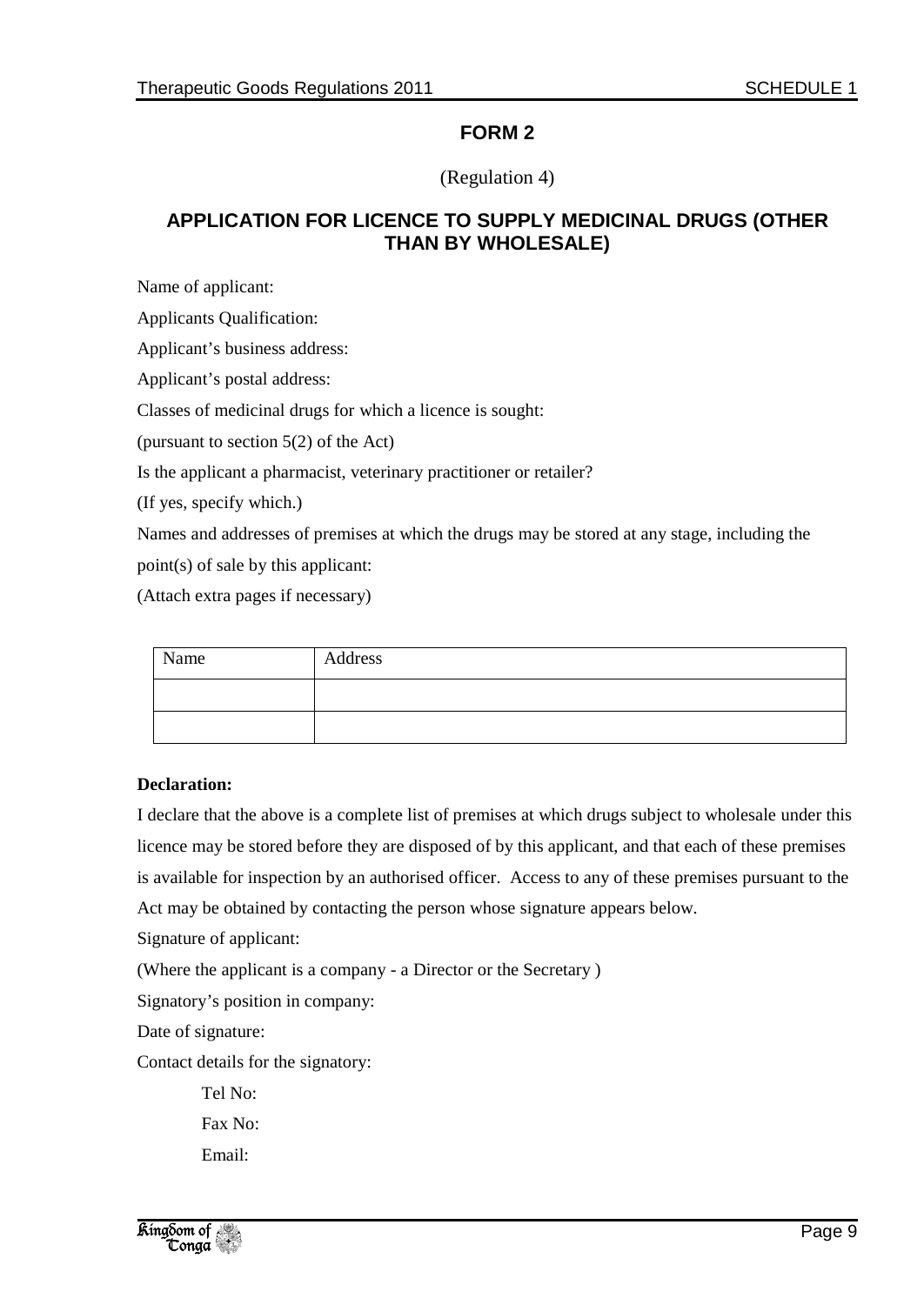#### (Regulation 5)

#### **APPLICATION FOR LICENCE TO SUPPLY THERAPEUTIC GOODS (WHOLESALE)**

Name of applicant:

Applicants Qualification:

Applicant's business address:

Applicant's postal address:

Classes of therapeutic goods for which a licence is sought:

(pursuant to section 5(2) of the Act)

Is the applicant a pharmacist, veterinary practitioner or wholesaler?

(If yes, specify which.)

Names and addresses of premises at which the goods may be stored at any stage, including the

point(s) of sale by this applicant:

(Attach extra pages if necessary)

| Name | Address |
|------|---------|
|      |         |
|      |         |

#### **Declaration:**

I declare that the above is a complete list of premises at which goods subject to wholesale under this licence may be stored before they are disposed of by this applicant, and that each of these premises is available for inspection by an authorised officer. Access to any of these premises pursuant to the Act may be obtained by contacting the person whose signature appears below.

Signature of applicant:

(Where the applicant is a company - a Director or the Secretary)

Signatory's position in company:

Date of signature:

Contact details for the signatory:

Tel No:

Fax No:

Email: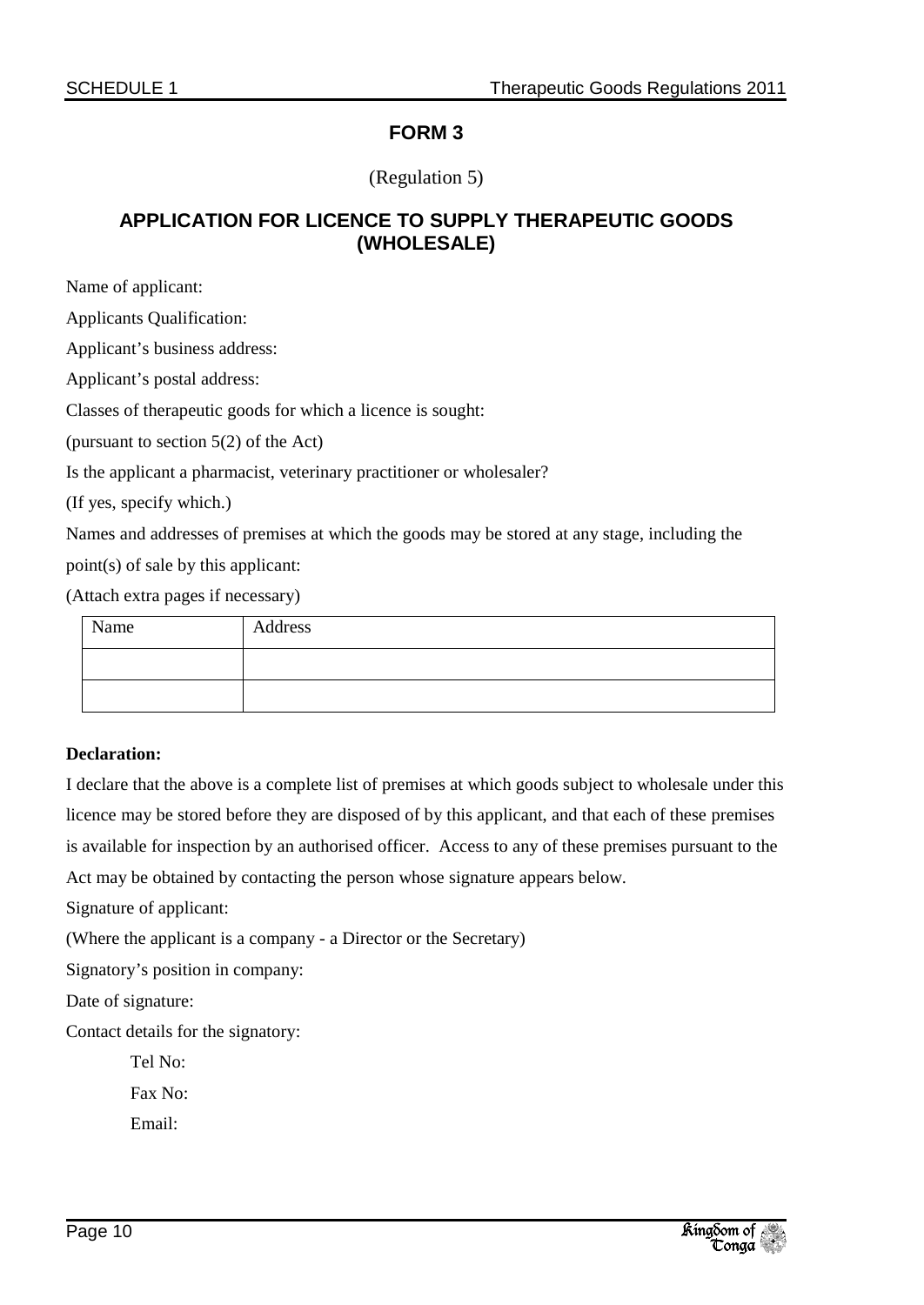(Regulation 6)

### **APPLICATION FOR LICENCE TO MANUFACTURE THERAPEUTIC GOODS**

Name of applicant:

Applicants Qualification:

Applicant's business address:

Applicant's postal address:

Premises/buildings at which any step in manufacture occurs, including the premises/buildings of

any contract manufacturers: (Attach extra pages if necessary)

| Name of site | Street address | Class of the rapeutic goods |  |
|--------------|----------------|-----------------------------|--|
|              |                |                             |  |
|              |                |                             |  |

Persons who are to have control of the production of the goods and of the quality control measures that are to be employed:

(Attach additional pages if necessary)

| Name of person | Name of $site(s)$ | Responsibility | Qualification and experience |
|----------------|-------------------|----------------|------------------------------|
|                |                   |                |                              |
|                |                   |                |                              |

#### **Declaration:**

I declare that:

- (a) Standards at each of these premises conform with the Ministry of Health, standards in Good Manufacturing Practices.
- (b) All of these premises are available for inspection by an authorised officer.
- (c) Access to any of these premises under the terms of those Acts may be obtained by contacting the person whose signature appears below.

Signature of applicant:

(Where the applicant is a company - a Director or the Secretary )

Signatory's position in company:

Date of signature:

Contact details for the signatory:

Tel No:

Fax No:

Email:

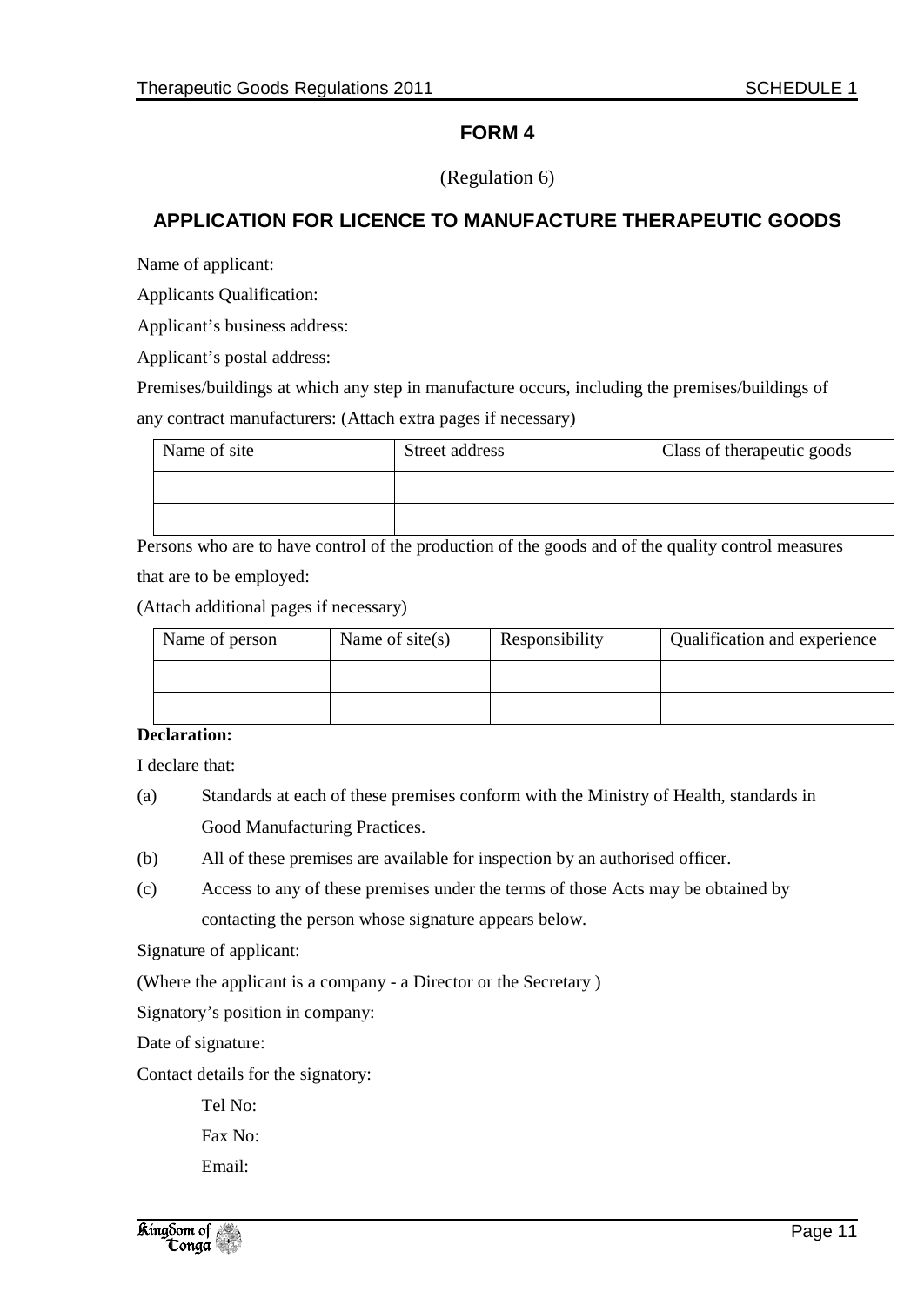#### (Regulation 7)

#### **APPLICATION FOR INCLUSION OF MEDICINAL DRUGS IN THE REGISTERED LIST**

Name of applicant:

(May be the name of a registered company in Tonga or of a Tongan resident)

Applicant's business address:

Applicant's postal address:

#### **Medicinal Drug**

Brand name:

Non-propriety Name (INN):

Place of Manufacture:

Is it of United States Pharmacopoeia or British Pharmacopoeia standard or proven equivalent standard?

Is it registered in any of the countries listed in the schedule to the Therapeutic Goods Act 2001? Would it be appropriate for use in Tonga?

What class in the registered list is it likely to be included in?

Attach a World Health Organization Certificate for a Pharmaceutical Product Moving in International Commerce signed by the government regulatory authority in a country which is a signatory to the World Health Organisation Certification Scheme.

#### **Declaration:**

I declare that the above information is accurate and correct to the best of my knowledge and all attached information has been obtained from the government regulatory authority of the manufacturing country who is a signatory to the World Health Organisation Certification Scheme.

Signature of applicant: Date of signature: Contact details for the signatory: Tel No:

> Fax No: Email: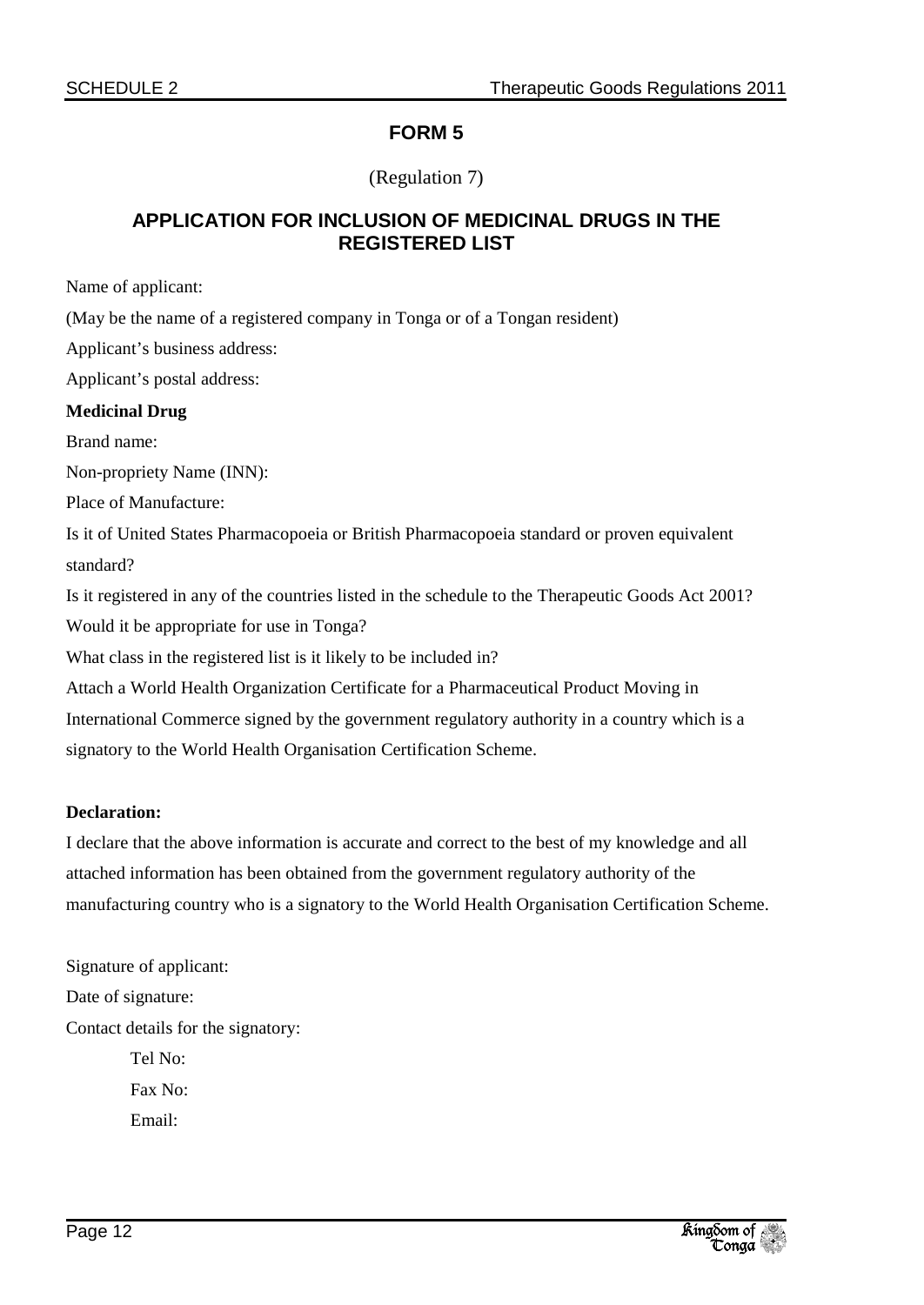## **SCHEDULE 2**

(Regulation 9)

## **FEES**

| <b>Item</b>    | <b>Activities</b>                                                      | <b>Fees</b> |
|----------------|------------------------------------------------------------------------|-------------|
| $\mathbf{1}$   | Inclusion of a new medicinal drug in the Registered List               | \$10.00     |
|                | Import                                                                 |             |
| $\overline{2}$ | Application for an import licence                                      | \$20.00     |
| 3              | Inspection fee relating to an import licence                           | \$50.00     |
| $\overline{4}$ | Issuance fee for an import licence                                     | \$200.00    |
|                | Manufacturing                                                          |             |
| 5              | Application fee for a manufacturing licence                            | \$20.00     |
| 6              | Inspection fee relating to a manufacturing licence                     | \$200.00    |
| $\overline{7}$ | Issuance fee for a manufacturing licence                               | \$500.00    |
|                | Supply other than by Wholesale                                         |             |
| 8              | Application by retail stores selling Class 1 medicinal drugs only, for | NIL         |
|                | licence to supply medicinal drugs other than by wholesale              |             |
| 9              | Application by persons other than retail stores selling Class 1        | \$20.00     |
|                | medicinal drugs only, for licence to supply medicinal drugs other than |             |
|                | by wholesale                                                           |             |
| 10             | Issuance fee to persons other than retail stores selling Class 1       | \$100.00    |
|                | medicinal drugs only, for licence to supply medicinal drugs other than |             |
|                | by wholesale                                                           |             |
|                | <b>Supply by Wholesale</b>                                             |             |
| 11             | Application fee for licence to supply therapeutic goods by wholesale   | \$20.00     |
| 12             | Issuance fee for licence to supply therapeutic goods by wholesale      | \$200.00    |